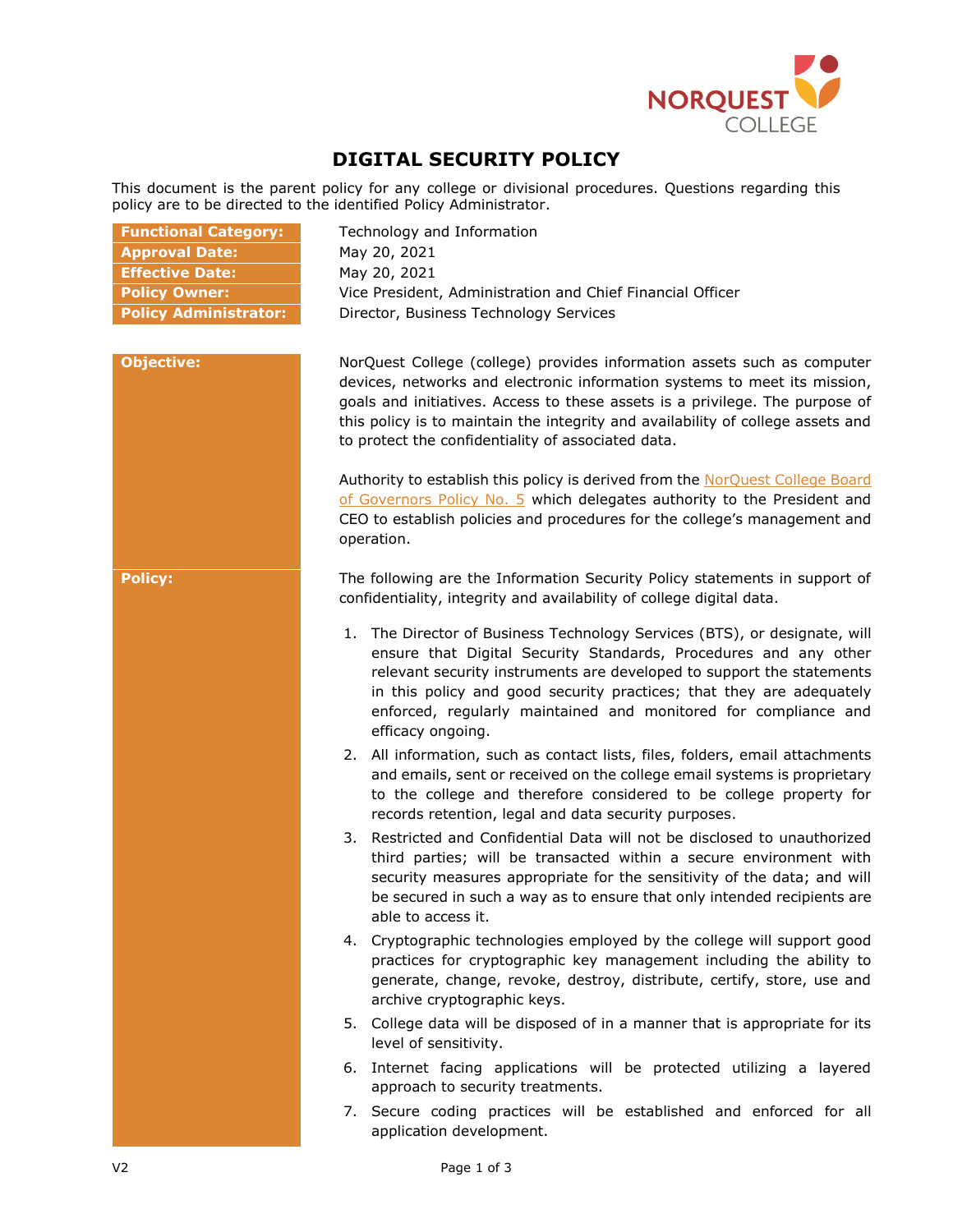

- 8. Suitable standards, procedures, digital security baselines, and technological controls will be in place to ensure both the security of the network environment and protection of the security technologies in place.
- 9. Automated malware detection, prevention and correction mechanisms will be operated, monitored and maintained on all appropriate college endpoints with access to digital information.
- 10. Where due to the sensitivity of the data involved or the mobility of the device, a cryptographic mechanism is to be deployed and centrally managed.
- 11. User Accounts/ID's granted access to resources on the college network will be unique, authorized, authenticated and managed through the creation of standards and procedures governing the authorization, creation, amending, suspending, removal and review of accounts/access privileges.
- 12. File shares/folder access will be carefully controlled and monitored ensuring that only authorized personnel may have access to stored information.
- 13. Passwords will be of appropriate complexity.
- 14. Remote access to the college IT resources will be permitted only through BTS approved remote access methods.
- 15. All devices that are or have connected to the college network are subject to monitoring and/or auditing.
- 16. Physical access to core IT devices will be secured such that only those requiring physical access to the devices, as part of their normal employment function, are granted access.
- 17. A Security Incident Response Team (SIRT) will be established and will be responsible for the creation and enablement of a SIRT Process to analyze, contain, eradicate, recover and learn from digital security events.
- 18. A Quantitative Risk Assessment Methodology will guide the application of IT Security controls throughout the college environment.
- 19. Regular Digital Security testing and/or risk assessments are performed to ensure compliance with established standards and digital security baselines to minimize risk due to changes within the environment, advancements in detection capabilities or newly identified threats to the organization.
- 20. IT Risks identified will be tracked, quantitatively rated and items identified to be above the organizations Risk Appetite will be targeted for remediation to lower the risk to an acceptable level.
- 21. The Director of BTS, or designate, will be an integral member of the Change Advisory Board (CAB), to ensure that approved changes to the college environment do not introduce unacceptable levels of risk, and contribute on all new IT projects to allow for security measures to be designed into new solutions from inception.
- 22. A Regular Information Security awareness and training program will be administered and tracked.